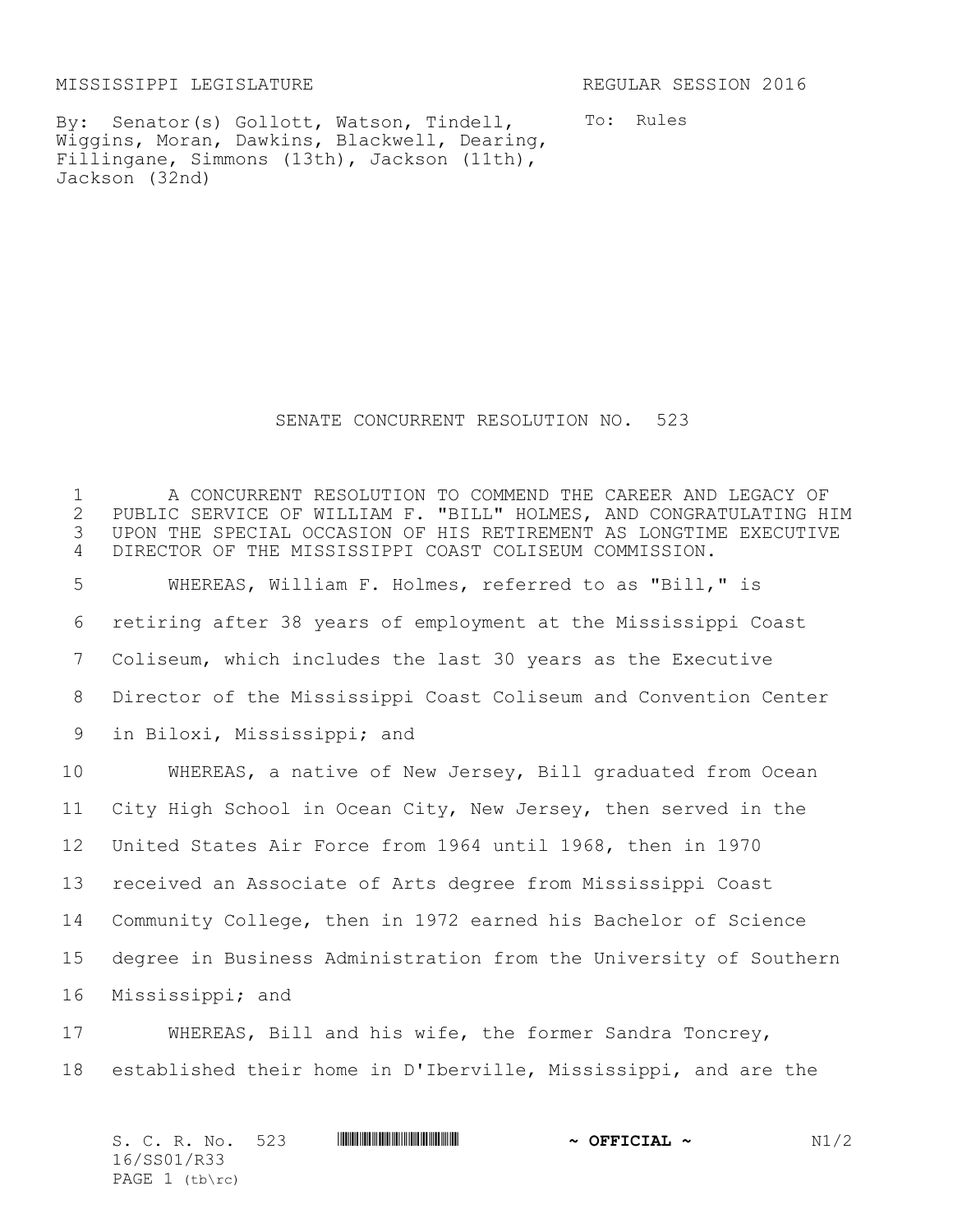proud parents of four children, the adoring grandparents of eleven grandchildren, and the loving great-grandparents of three; and WHEREAS, in November 1977, Bill began his career at the Mississippi Coast Coliseum and Convention Center as the Facilities Controller and was promoted to Executive Director in 1985. He began to spearhead successful efforts to bring to the Mississippi Coast Coliseum and Convention Center the nation's most talented and popular entertainment personalities and to provide a world-class venue for organizations representing an exceptionally broad range of American political, business, educational, military, religious, and social life while maintaining expert professional management skills, spirited good humor and an unflagging commitment to making the Coast a welcoming and pleasant site for the thousands of people whose Mississippi experiences are defined by their visits to the Mississippi Coast Coliseum and Convention Center; and

 WHEREAS, as Executive Director, Bill was very instrumental in seeing the following events come to fruition: the first facility expansion in 1997; the referendum for the second renovation of the facility and convention center expansion passed in 2004; the Mississippi Coast Fair and Exposition in 1986, which set a record of 120,000 attendees in 1992; the Elks Crawfish Festival 1979-1990; the Blues Festival 1990-1997; the Mississippi Coast Gamblers 1994; the East Coast Hockey League 1996; the National Indoor Football League 1998-2000; Mississippi Beach Kings (EISL)

S. C. R. No. 523 **WILL AND ALLET AND A OFFICIAL ~** 16/SS01/R33 PAGE 2 (tb\rc)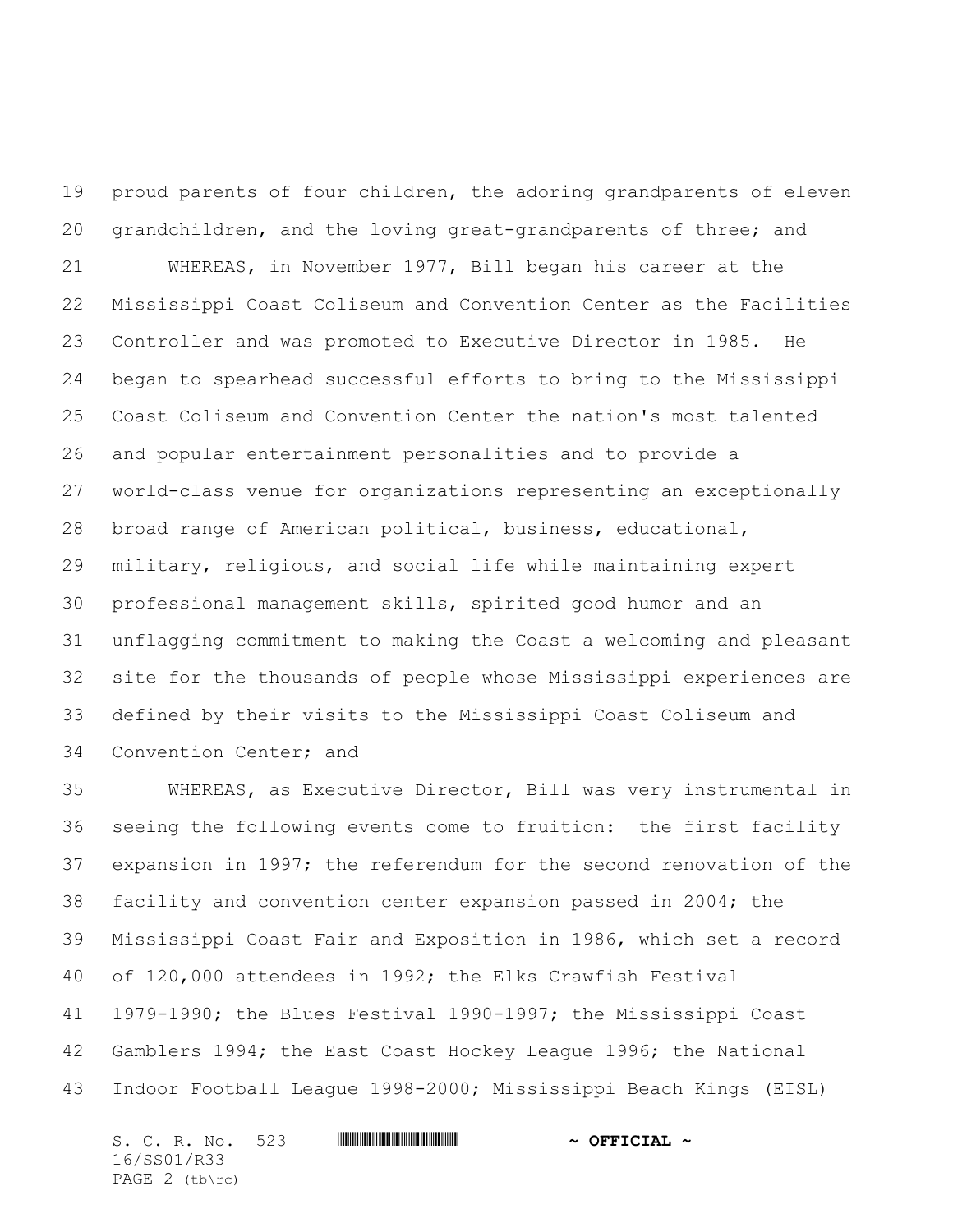1998; Gulf Coast Bandits (WBA) 2005; the Coliseum Crawfish Music Festival, which began in 1992 and is recognized as one of the South's Top 20 Events year after year; and the Gulf Coast Boaters' Rendezvous, which was the largest boaters' rendezvous in the Gulf of Mexico; and

 WHEREAS, he was instrumental in and vital to the success of nationally telecasted events such as the Miss USA Pageant from 1979-1982, Miss Teen USA from 1990-1994, World Boxing Featherweight Championship (WBF) match in 1992, International Boxing Live Worldwide telecast, as well as 31 other nationally telecast sporting, political and concert-related events; and

 WHEREAS, Bill invested time in the charitable organizations of the Gulf Coast Community by donating resources and time and by serving as a founding member of Cheshire Group Home, helping to raise over \$1.4 Million as Co-Chair of St. Jude Dream Home, and participating in the Biloxi Elks Special Children's Christmas Program from 1979-1987; and

 WHEREAS, during his career, Bill has contributed to the civic, business and social aspects of the Mississippi Gulf Coast Community by promoting tourism on the Mississippi Gulf Coast through community participation and by serving on numerous boards; among these are the Mississippi Gulf Coast Regional Convention and Visitors Bureau, Destination Marketing Organization, Ohr O'Keefe Museum, Infinity Science Center, Greater Gulf Coast Arts Council, American Red Cross, Boys and Girls Club, Gulf Coast Carnival

S. C. R. No. 523 **WILL AND ALLET AND A OFFICIAL ~** 16/SS01/R33 PAGE 3 (tb\rc)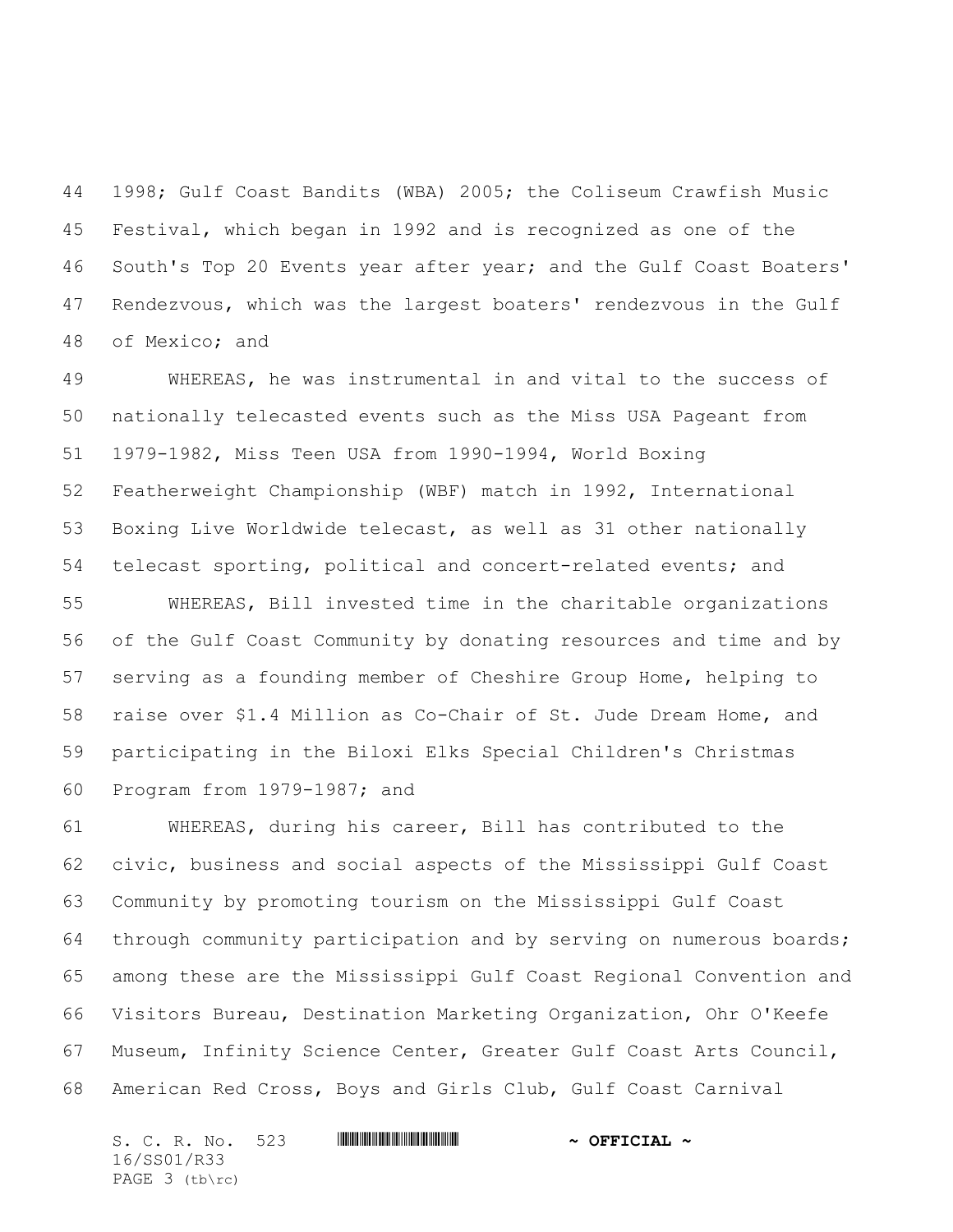Association, Les Badineurs, Les Perrots, American Cancer Society, Marine Education Center, Travel and Promotion Association, Gulf Coast Business Council, North Bay and Gulf Coast Chamber of Commerce, American Legion Commander and Keesler Air Force Base Honorary General for 2012 and 2013; and

 WHEREAS, during his remarkable service, he has been honored with numerous well-deserved accolades, including being named Mississippi's Outstanding Community Leader in 2004, selected by *Performance Magazine* as one of the nation's Top Fifty Facilities Directors in 1998, recognized as Biloxi's Outstanding Citizen in 1992, named Indoor Professional Football League Arena Manager of the Year in 1999, serving as Grand Marshal of the Hibernia St. Patrick's Day Parade in 1998, inducted into the Mississippi Gulf Coast Community College Alumni Hall of Fame in 1990, and in 2010 being inducted into the Mississippi Tourism Hall of Fame; and

 WHEREAS, during his years as one of the Mississippi Gulf Coast's most prominent and recognizable citizens, Bill has become a familiar face to thousands, an admirable and respected leader in 87 the community and in the state that he loves, and in the industry, 88 as well as a tireless and dedicated leader to his colleagues; and it is with great pride that we join the Mississippi Gulf Coast in honoring a Mississippian with enormous civic energy:

 NOW, THEREFORE, BE IT RESOLVED BY THE SENATE OF THE STATE OF 92 MISSISSIPPI, THE HOUSE OF REPRESENTATIVES CONCURRING THEREIN, That we do hereby commend the career and legacy of public service of

| S. C. R. No. 523 |  | $\sim$ OFFICIAL $\sim$ |
|------------------|--|------------------------|
| 16/SS01/R33      |  |                        |
| PAGE $4$ (tb\rc) |  |                        |